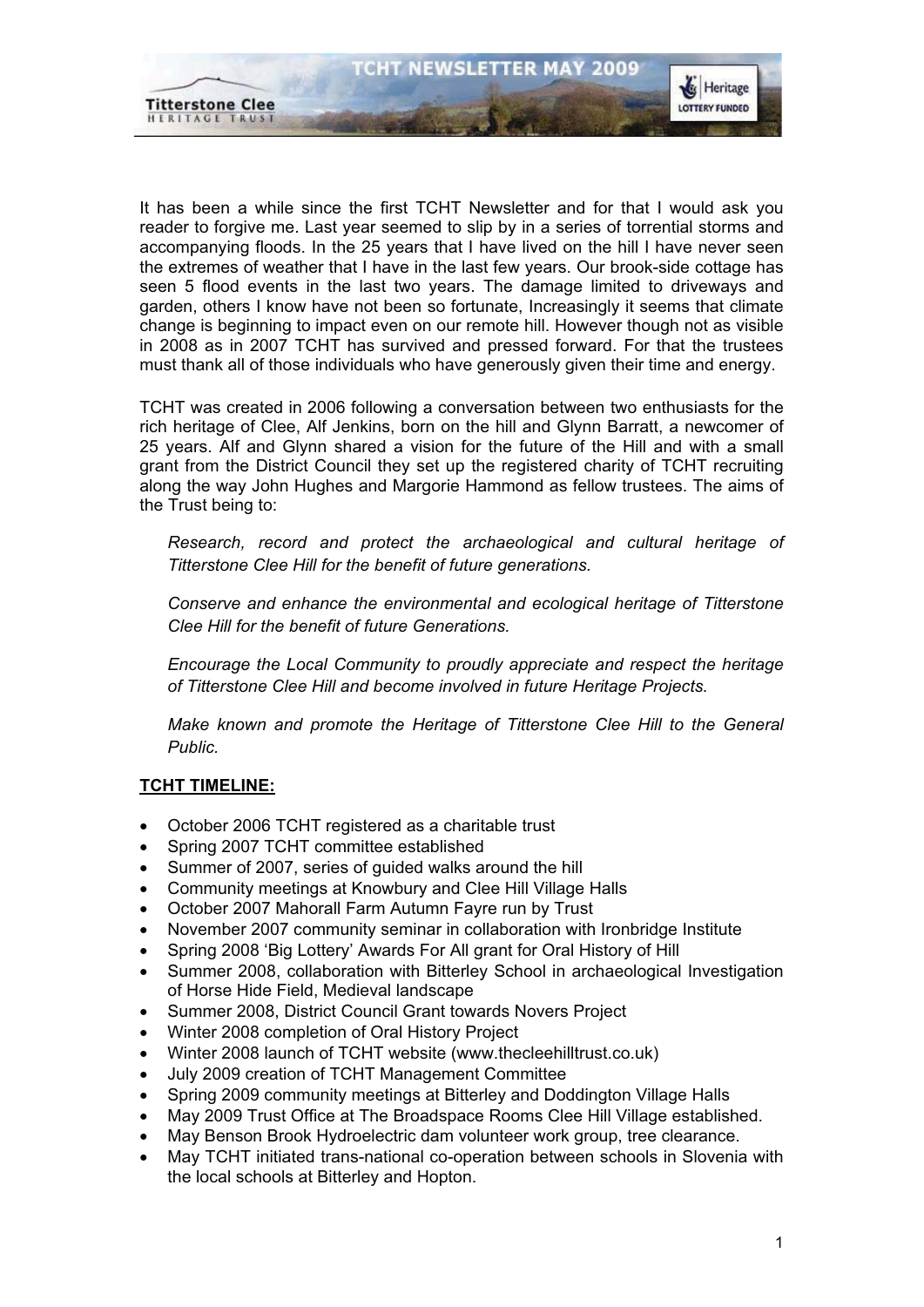

Heritage

**LOTTERY FUNDED** 

I hope dear reader that you will agree that TCHT has in the short time it has existed achieved something tangible for what is a small and still young organisation.

#### **THE ORAL HISTORY 2007-2008:**

**Titterstone Clee** 

HERITAGE TRUST

TCHT was created out of a concern to conserve and promote the rich and diverse landscape of Titterstone Clee. It has also been very much a part of TCHT thinking from the start to look forward to the future sustainability of the communities on the hill as we move into what seems an increasingly uncertain future. The past experience and expertise of earlier generations, coping with often arduous conditions, is a valuable knowledge base to inform the future. It was in the belief that this resource was a very finite one, that the first major project undertaken by TCHT was an 'Oral History', to capture the memories of older community members. The Trust applied to 'The Big Lottery' 'Awards for All' scheme for the funds to undertake the 'Oral History' and was awarded £8,264. The work was undertaken by Alf Jenkins and John Hughes, both of whom had considerable experience in such work, and perhaps more importantly were individuals known and trusted within the hill communities.

TCHT is greatly indebted to Alf and John who spent many long hours through 2008 interviewing and recording over 50 senior residents from Dhustone, Clee Hill, Bitterley, Bedlam, Knowbury, Fardon, Corely, Doddington, Cleeton, Farlow and Oreton. Once collected this information was transcribed, for which work TCHT thanks Jenny Bradford and Judith Prosser. John worked long hours into many nights editing the video material. The project was completed by October 6th 2008 and a series of DVDs and CDs produced. These are available from newsagents and bookshops around the hill at a price of £12 per set.

The TCHT Management Committee would like to thank Alf and John for all their work, Judith and Jenny, Marina, Stella and Ann among many others for their help and support. Also the members of the AONB who kindly gave their support in the early planning of the project, HLF for funding it and last but not least all of the individuals who very kindly shared their memories with TCHT and through us with future generations on the Hill.

#### **BITTERLEY SCHOOL BATS**

A second much smaller collaborative project, not funded but powered by the enthusiasm of June Buckard and the Children of Bitterley School was the 2008 work of BATS (Bitterley Archaeological Team). In the Spring and summer of 2008 they undertook a small archaeological project to investigate Horse Hide Field at Middleton, below the western side of Titterstone. I was fortunate enough to be able to help out a little with advice. But all of the work evidenced in the recent excellent display in Ludlow Library and at the TCHT community event at Bitterley Village hall, was the work of the students and June. They plan to continue the investigation of this medieval ridge and furrow open field system this year. Hopefully assisted a little by the Wolverhampton Archaeological Group (WAG) who plan a little geophysical survey. So watch out Time Team BATS are coming.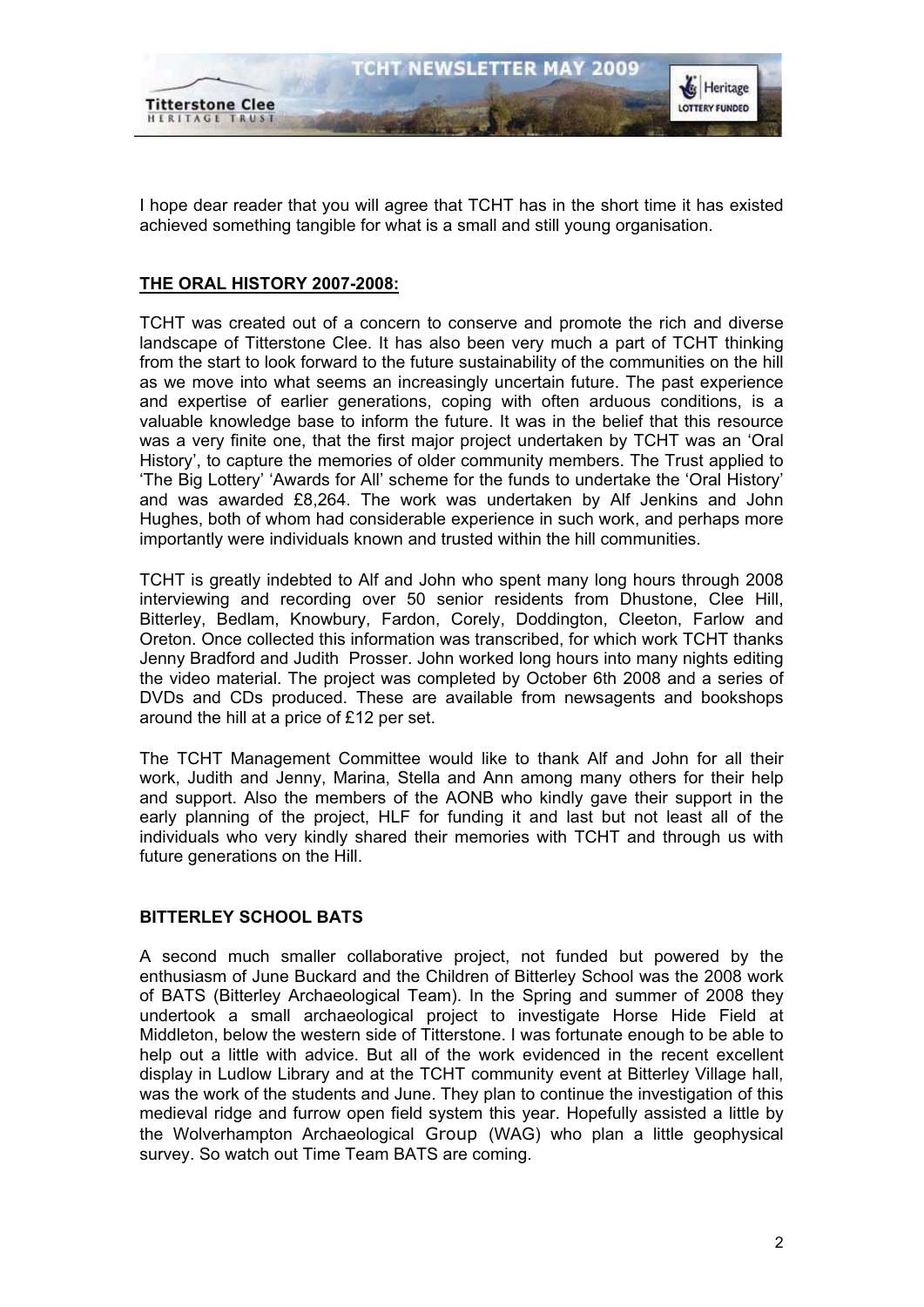



Members of BAT excavating a possible wall



The BAT Horse Hide Field Exhibition

The two projects outlined above reach across generations *'Going Past to the Future'.* A theme which underpins all of TCHTs work. That future is one of increasing uncertainty for rural communities in a world where change is accelerating.

We are constantly bombarded with news of carbon driven climate change, economic collapse and future fuel shortages. Some of you may have seen the recent thought provoking BBC2 documentary *'A Farm For The Future'.* This programme, a study of the return of Rebecca Hoskins to her family farm in Devon presented several very inconvenient facts.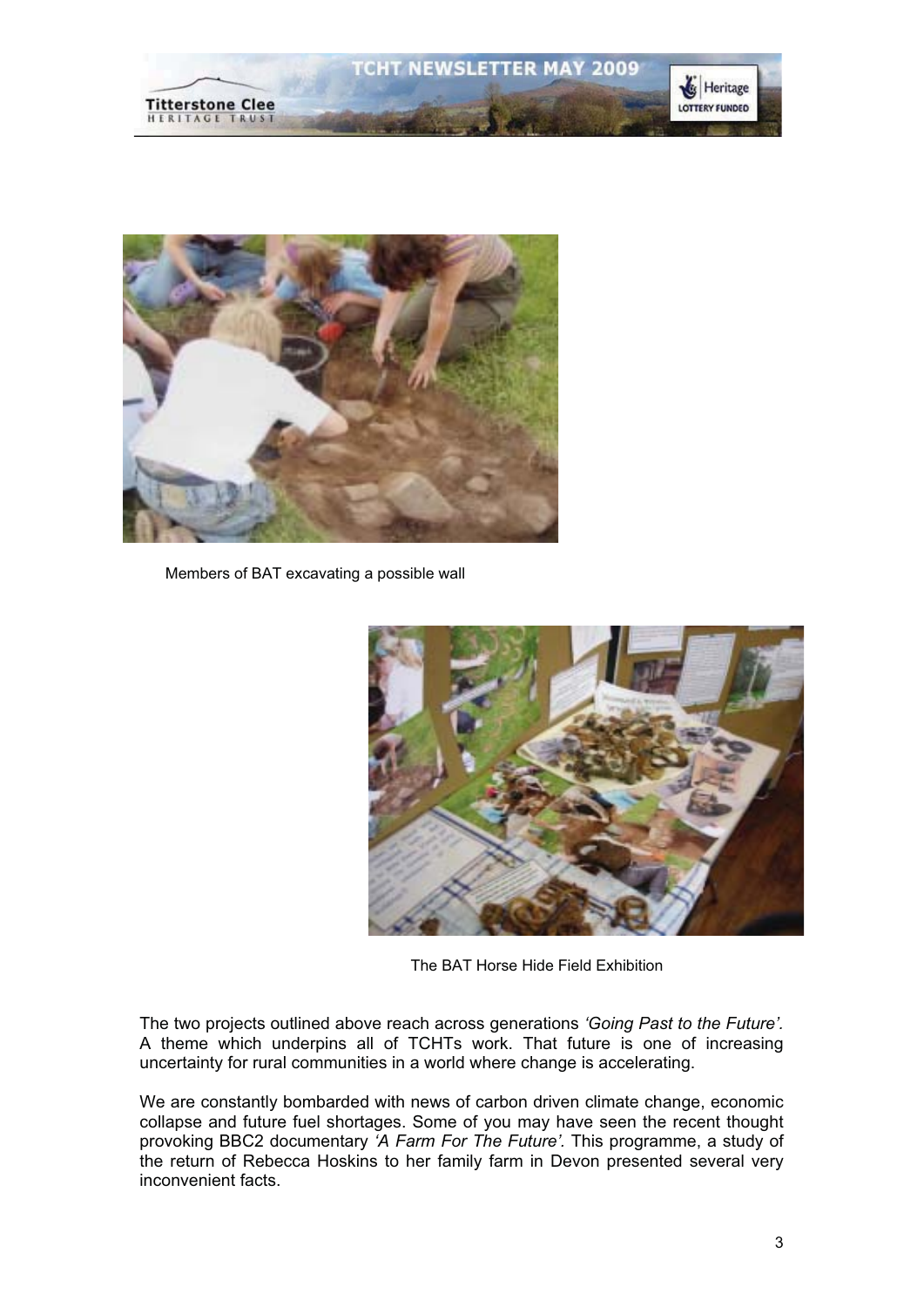

Fundamentally that our post war dependence on oil for food production is such that it requires "10 calories of fossil fuel energy to produce a single calory of food". **While such statistics must be treated with caution,** it is indisputable that our reliance on oil does present a very real problem as we approach 'Peak Oil'. This is the moment when we meet maximum oil production, after which the resource will decline. Today we are using four barrels of oil for every one discovered. Rebecca continued to quote the International Energy Agency: "The threat to the world's energy security, especially on oil and gas will reach serious dimensions in the next ten years". It is not hard to imagine what effect a falling availability of fuel will have on our small rural communities over what is an alarmingly short period of time

The above does not make for easy reading but to be warned is to be prepared. From a positive perspective such problems can present opportunities. Anyone driving through Cleobury today cannot help but notice the large wind generator slowly turning over Hobson's Brewery. Some may see it as a blot on the landscape. I prefer to see it as a symbol of hope for a future of small scale renewable energy production in our rural world. Titterstone Clee has been in the past at the fore of renewable energy with two hydro electric generating plants, one of which survives today largely intact.

# **THE BENSON BROOK HYDRO-ELECTRIC DAM**

Titterstone Clee has a history which includes not only the iron, coal and stone of the industrial revolution but also, hidden away in the bluebell lined valley of Benson's Brook, one of the earliest 'clean energy' hydro-electric generating schemes in the world. A low volume, high head system, the complex was built sometime between



 **The Benson Brook Hydro Dam**

1881 and 1885, making it one of the earliest such schemes in the country and possibly in the world. Today it survives largely intact providing a wonderful example of a small scale hydro-electric generating scheme. Built by John Mackay junior to supply power to the Titterstone Quarry, it seems possible that he conceived the idea while studying at Edinburgh University in the late 1800s and initiated the scheme on his return.

This hydro-electric complex was certainly in the fore of this expanding industry and as such is an extremely valuable monument of its period. Its isolation has meant that it has survived largely intact and in an excellent state of preservation. The dam itself is built with a concrete core faced on both sides with basalt (dhustone) sett walls.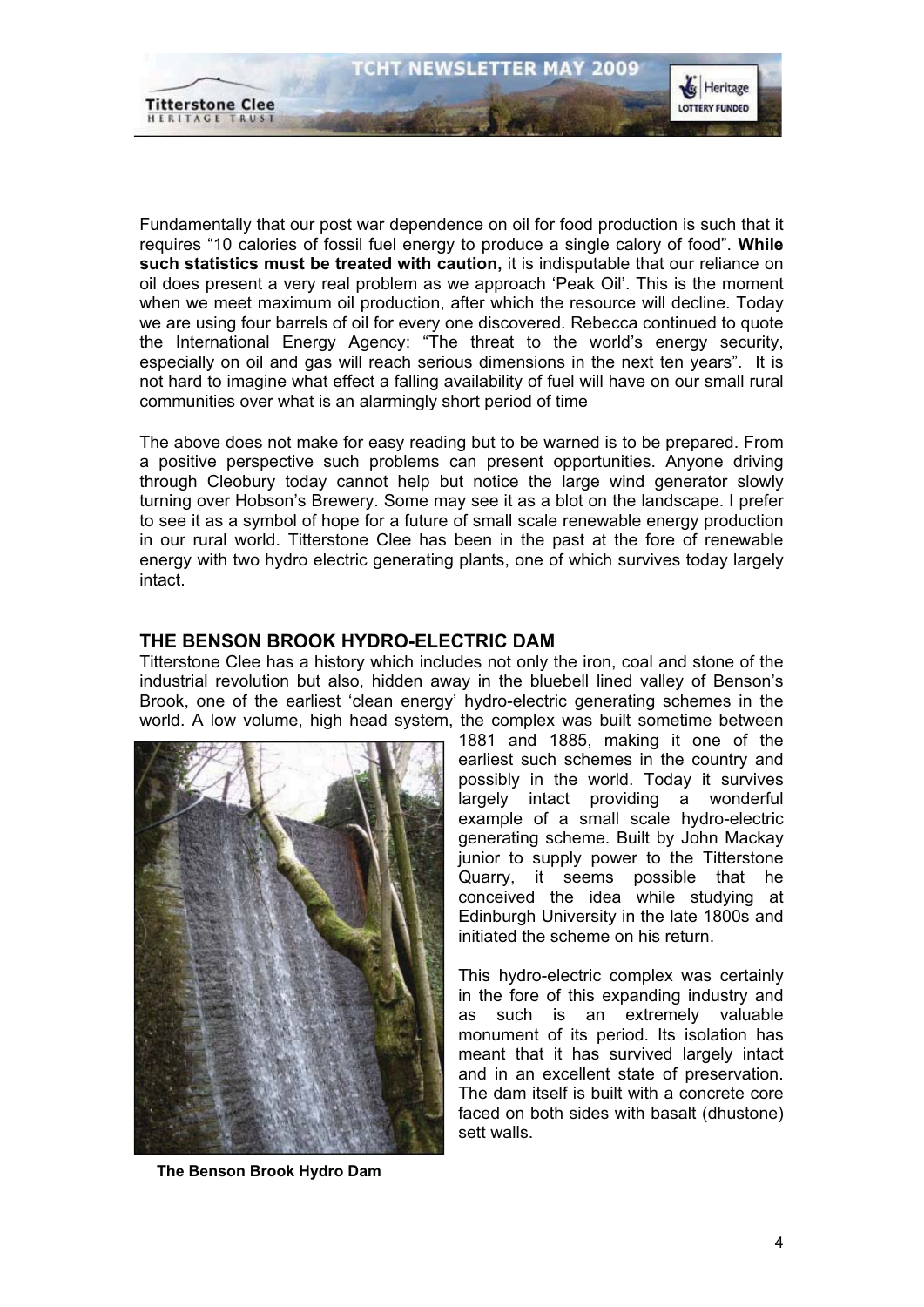

Constructed across the deep valley of Benson's Brook with a total length of 53.5m. The dam wall is a substantial structure 0.9m thick standing to a height of 7.2m above the stream bed. Central along the dam is an overflow sluice. This would have had a wooden sluice gate, the control mechanism for which remains in situ. Towards the dam base is a small drainage sluice, now blocked by silt. Below the dam the stream sides are revetted against erosion, again using dhustone setts and the cast iron water pipe supplying water to the turbines (*the penstock*) survives intact from the dam down to Bitterley Junction, where it crosses the stream supported on stone pillars.



Penstock crossing the brook at Bitterley Junction and inset water still flowing

Up until the mid 1970s the reservoir was water filled, creating a rich habitat for a wide range of plants and water creatures, including a healthy population of brown trout and kingfishers. Both species are now rare on the hill streams. Today the pond is completely silted and only the odd clump of kingcups and a blank 'No Fishing' sign testify to its former wealth and beauty.

In the Spring of 2009 a small group of volunteers from TCHT spent a day clearing young trees from the face of the dam, where they were causing damage to the inner face of the dhustone wall. It is hoped and planned that this is the first step in a project to protect and enhance this important survival of former days. Perhaps also this innovative use of water to provide power can point the way forward towards future use of such technology.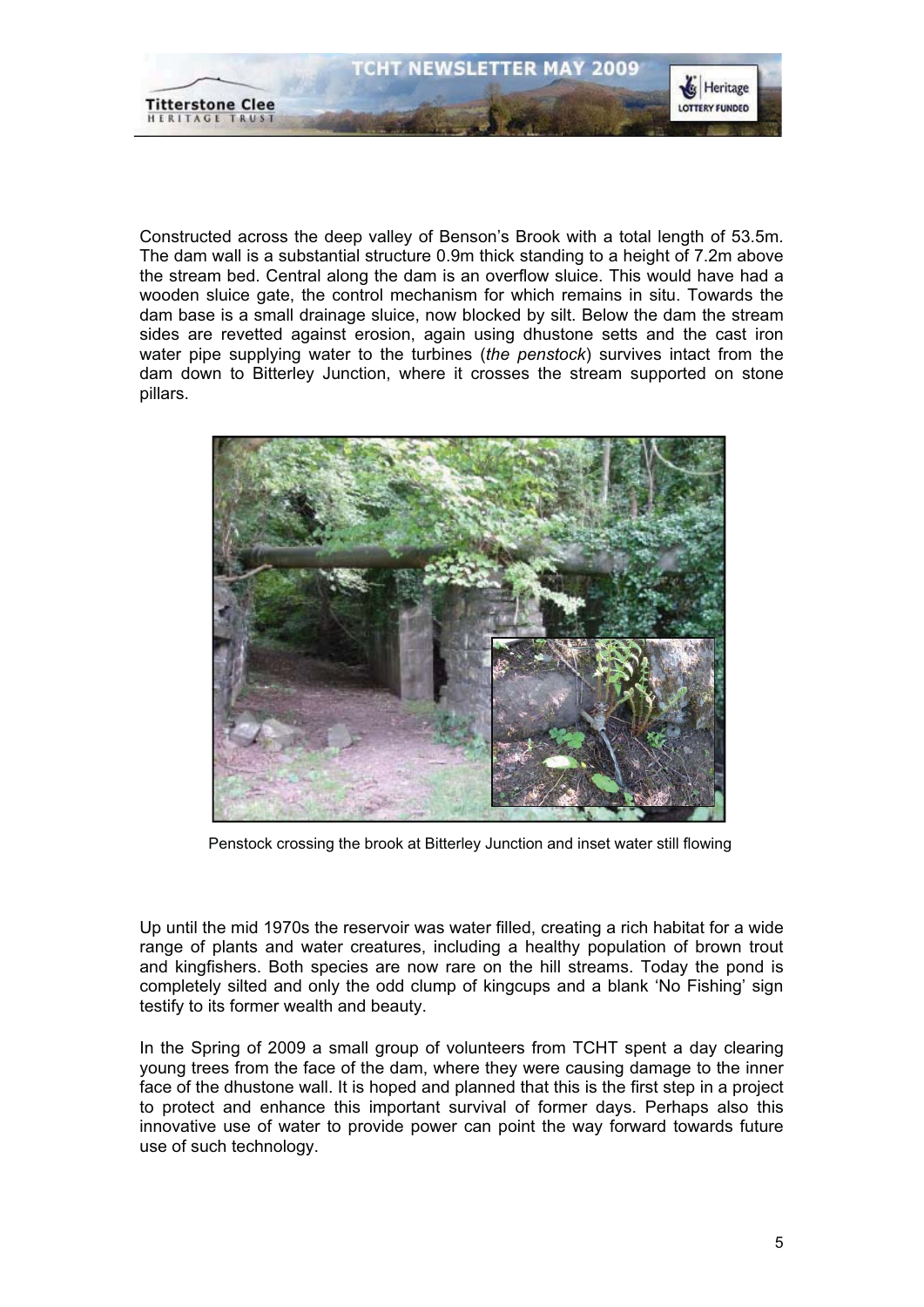



 **Tree damage to dam wall**



**TCHT volunteers removing samplings from dam**

**F**or a more detailed description of the Benson Brook Hydro scheme see the www.thecleehilltrust.co,uk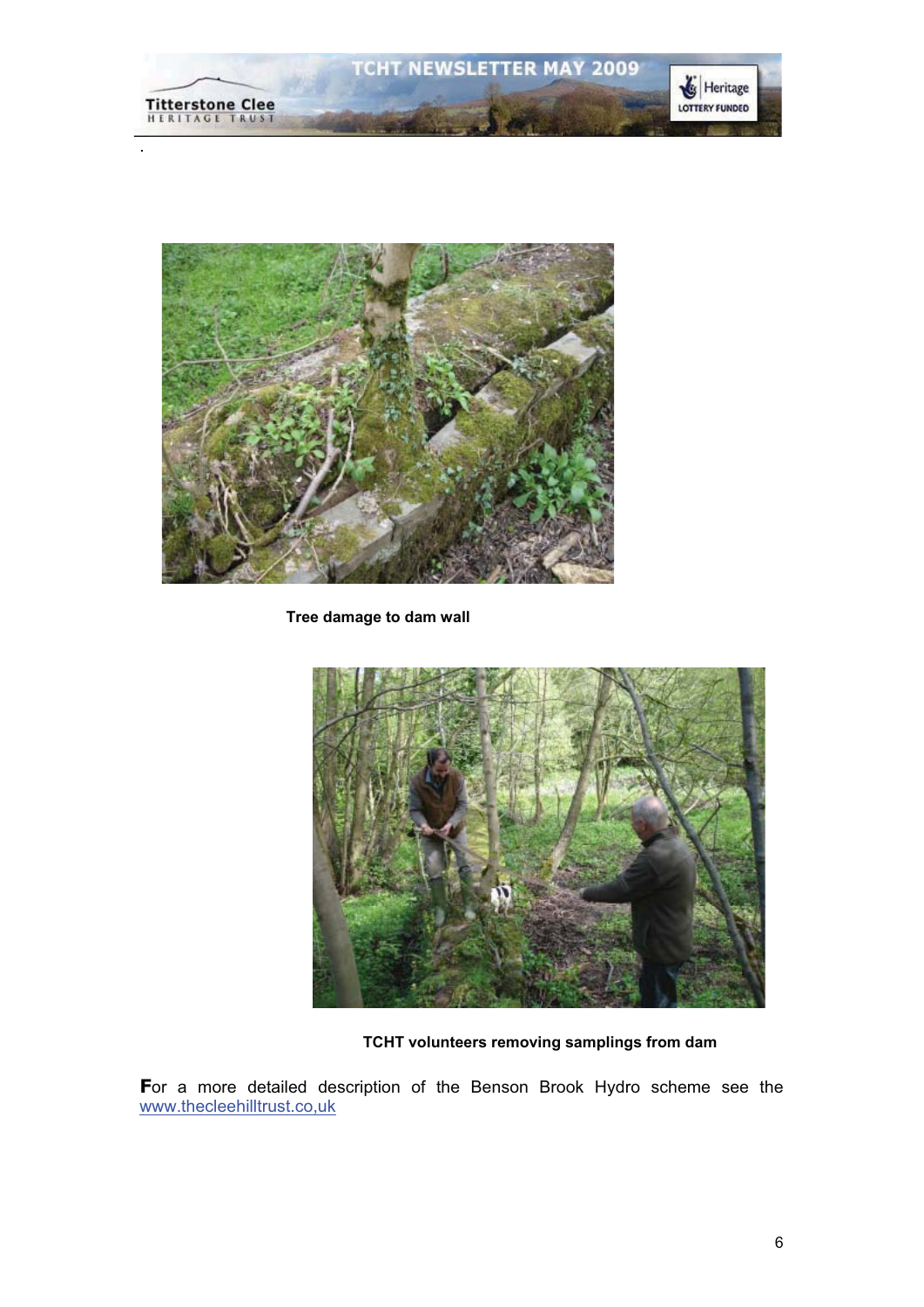

# **TCHT website (www.thecleehilltrust.co.uk)**

The TCHT web site was created by Bob Scott a member of the TCHT management committee during 2008 and it is planned to develop this site as the principal source of information relating to the hill. It will also provide a means for schools upon the hill to participate in cultural exchange with partner schools in Slovenia. This embryonic trans-national co-operation at grass roots level will be a subject for a grant bid to the recently launched South Shropshire LEADER European grant scheme administered by the Shropshire Hills AONB.

# **FUTURE EVENTS**

The Trust plans a series of events through 2009, culminating in a second Autumn Fayre in the latter part of the year. The first such event at Mahorall Farm on the  $20<sup>th</sup>$ of October 2007 was a very successful event. Many of you have expressed their enjoyment of this event and have asked the Trust to repeat it. **So watch out for it being advertised around the hill or check the web site for a list of future events.**

It only remains for me to sign off, both from this Newsletter and from the Hill. In company with many others I have become a victim of the economic recession and have had to look further afield for work. In my case further afield is the island of St Kilda in the Atlantic, beyond the Outer Hebrides. I join the National Trust for Scotland as archaeologist for the world heritage site of St Kilda. I hope to be able to return to our Hill sometime in the future. TCHT will continue in the capable hands of my fellow trustees and the Management Committee and I will continue to be involved, though rather more remotely. I hope to see you all at the Autumn Fayre, Glynn.

# **MEMBERSHIP OF THE FRIENDS GROUP**

TCHT Management Committee is very conscious that those Friends who made contributions to the Trust have received little in direct return. So a Free Quiz evening is being held at the Royal Oak on the evening of the  $29<sup>th</sup>$  of May. You will have received invites to this event and we hope you can make it.

### **Purpose of Friends Group:-**

- $\bullet$  To encourage community commitment to and engagement in the achievement of Trust Aims.
- To provide support to Trust Projects, Activities and Events.

You can assist by choosing to be involved in:-

- $\bullet$ Finding information/making comments on proposed Trust Projects.
- $\bullet$ Suggesting and/or helping to identify Trust Projects.
- $\bullet$ Providing Volunteer labour in the implementation of Trust Projects.